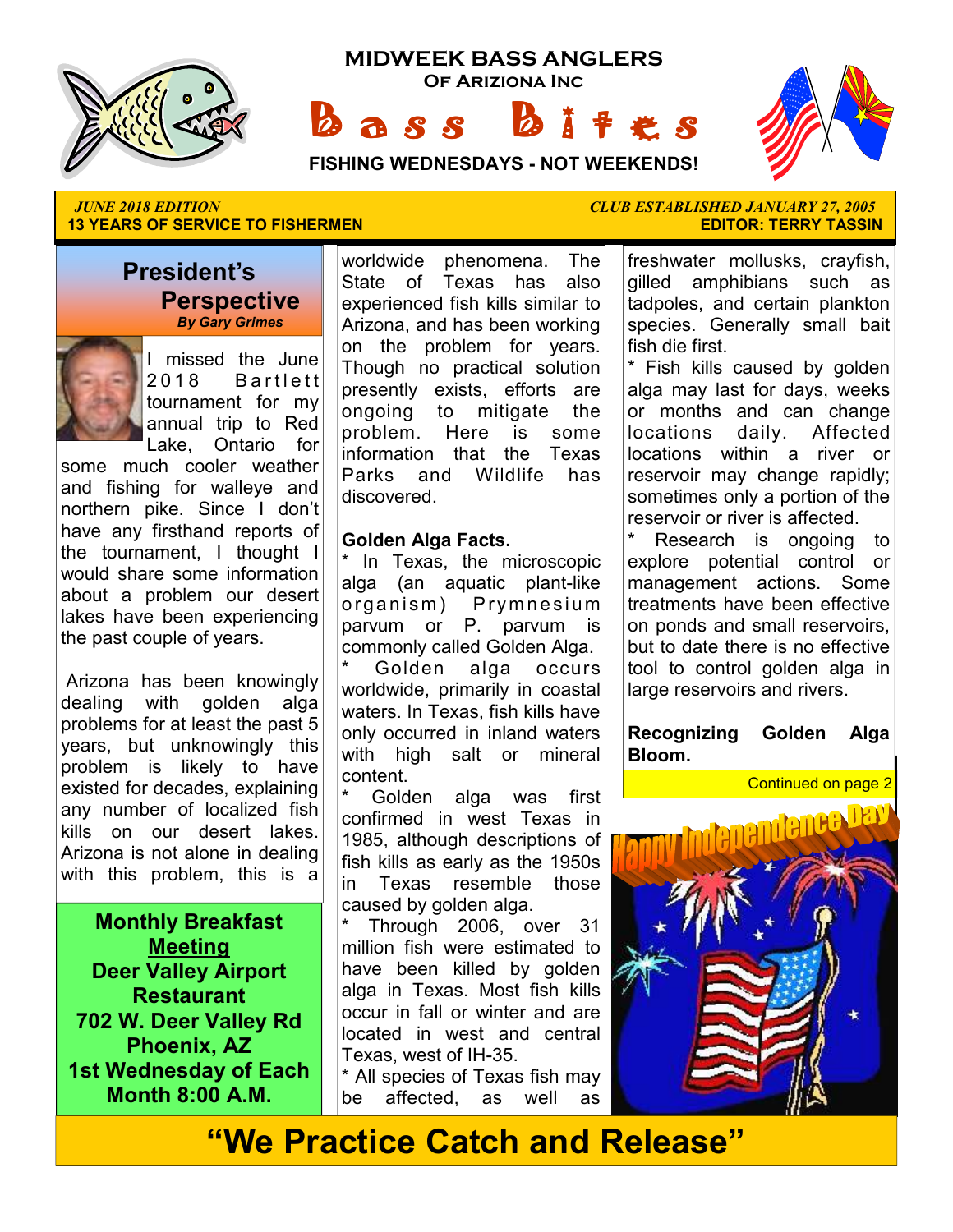Page 2

Elevated concentrations (called blooms) of golden alga usually discolor the water, causing it to appear golden or yellow-brown. Foaming may occur when the water is agitated (for example, by wind action).

\* P. parvum produces toxins that can affect gill-breathing organisms including fish and freshwater mollusks. The most visible result of a fish kill caused by golden alga is dead and dying fish of all species and sizes.

\* Aquatic insects do not appear to be affected and may be alive during a toxic event. Large numbers of birds (including pelicans, cormorants, gulls, herons, and vultures) may be present and actively feeding on the dead and dying fish.

\* Dead fish may have bloody gills, fins, and scales and may be covered in mucus; dying fish may attempt to jump out of

## **Next Meeting Next Tournament**

Our next club general meeting is scheduled for **Wednesday, 4 July** starting at 8:00 AM, at **Deer Valley Airport Restaurant** (just one mile north of I-101 at the intersection of 7th Ave & Deer Valley Road). We hope you will come early and have breakfast together.

The next club point tournament is scheduled for **Lake Pleasant** on **18 July 2018.**  Club launch headquarters, tournament hours, and weighin location will be announced.

the water, may not avoid predators, and may swim slowly and congregate near the shore. Fish also may seek refuge areas (springs, seeps, and other sources of freshwater) to avoid the effects of the toxins.

#### **Health Tips.**

The Texas department of State Health Services has stated that golden alga is not known to cause human health problems, but people should not pick up dead or dying fish for consumption.

Mammals and birds have been observed eating dead fish and drinking water within areas experiencing toxic golden alga blooms; no immediate harmful effects have been recorded. Complications, secondary infections or other effects may occur.

\* Be careful of spines and bones from dead fish on the shoreline. Puncture wounds can get infected. Swimming near dead fish is not recommended since bacteria levels associated with decomposition may be high.

 The Midweek Bass Anglers' first experience with golden alga occurred in May 2017 at Apache Lake. The poor water conditions caused the fish to migrate to better water, which was located up river at the base of the Roosevelt Lake Dam. Daily water releases from Roosevelt delivered fresh, oxygenated, alga free water, which in turn attracted huge quantities of fish. The Midweek Anglers had no knowledge of the existence of the problem, but we certainly discovered this was the only place on the lake where fish could be caught. Consequently, all 30 boats that were fishing the tournament were fishing the final mile before the dam, and we all caught fish. At the end of the tournament, as usual, we returned to Burnt Corral to weigh and release our fish. Unbeknownst to us, we released the fish into an area that had a high concentration of golden alga, resulting in the death of many quality largemouth bass. So we were catching fish in good water only to release them into bad water. As a result, the AZGFD has been communicating and coordinating with the various tournament groups that fish the Salt River chain of lakes in order to avoid this from happening again. This is why we pulled Apache, Saguaro and Canyon lakes from our tournament schedule this year.

#### **Tournament Report Lake Bartlett June 20, 2018**

 Another hot day in paradise! OK, I know we fished this event one day before the first day of the summer; but that was no reason for Mother Nature to dump 100 plus degree temperatures on us we are nice people! It was "a bit" warm but it was still bearable. I can hardly wait to see what the temps will be for our July tournament at Lake Pleasant. Alright that's enough pontification from me for this newsletter, about how warm it was fishing this tournament.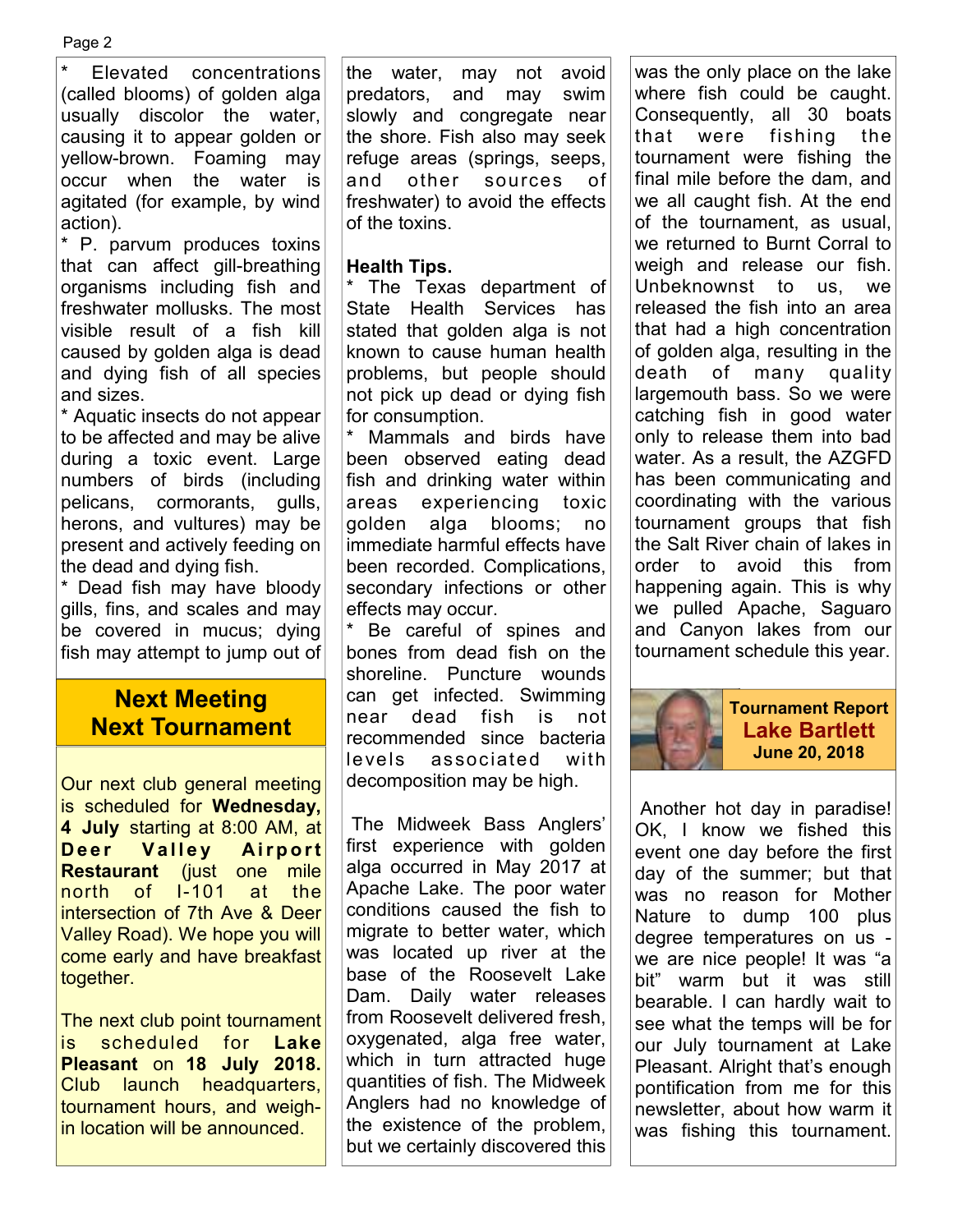## **Team Roger Root & John Hughes Pound Yellow Cliffs For 1st Place**

 Taking home **1st Place,** Team **Roger Root & John Hughes**  brought to the scales the winning creel of five bass weighing 11.81 lbs. Thanks to Roger's 3.58 lb bass the team also won **1st Place Big Fish**  honors.

*Roger Root:* We started up river from the second ramp area to the Yellow Cliffs. We tried reaction baits but did not have any luck. We changed to green pumpkin jigs and drop shots. The 3/8 oz jig worked best with a very slow presentation.

 We moved back to our number one spot where my partner John Hughes caught our last keeper of the day on a green pumpkin jig in 20 feet of water. We caught around 35 to 40 fish and had our first limit of fish by 9:30 AM. We did stop by another spot with no luck and then our time ran out and it was time to go to the weighin. Thanks to all the Midweek Bass members and my partner John Hughes.

*John Hughes:* Hello, I am a new member of Midweek Bass Anglers Club. This year I have fished a total of three

#### **Membership**

As of June 22, 2018 the Midweek Bass Anglers of Arizona consists of **102** dues paid active members.



*1st Place Overall John Hughes & Roger Root* 

tournaments and have thoroughly enjoyed the experience and camaraderie of the people in this organization. This week I had the privilege of fishing with Roger Root I was very impressed with his ability as a bass angler. I never asked him how old he was but I hope I'm doing half that good when I get to his age.

 Jigs and drop shot rigs were our baits of choice. We fished the Yellow Cliffs along the east side of the lake and also a little "honey hole" he had tucked away in his memory. That's where I caught my fish that went to the weigh-in. I had a great time and learned a lot. Thanks again Rodger!

## **Vern Ridgway & Warren Brackey Take 2nd Overall Popping On Top**

 In **Second Place** the team of **Ridgway & Brackey** weighed five bass for a total weight of 11.56 lbs.

*Vern Ridgway:* Congrats to Brother Roger and John for placing 1st at the sixth event of the year held at beautiful Lake Bartlett, the "Hawg capital" of the west and special thanks to the weigh-in crew for another job well done.

 At Bartlett lake, the Team of me and Warren Brackey placed 2<sup>nd</sup>. We teamed up and spend a day looking for some action on pre-fish Tuesday. We started in the river and pounded all the nooks and crannies all the way to the Yellow Cliffs, when we ran out of time.

 On "game day" we decided to pick up at the Yellow Cliffs where we stopped on pre-fish day, after all, we did catch a couple of fish there. I think Warren caught the first couple of fish to start the show on a Baby Spook top water lure. I jumped in with a couple on a popper lure made by Rebel and once we had our first five fish we were able to cull out all five with a little better quality



*"I'll be right with you - take a seat."*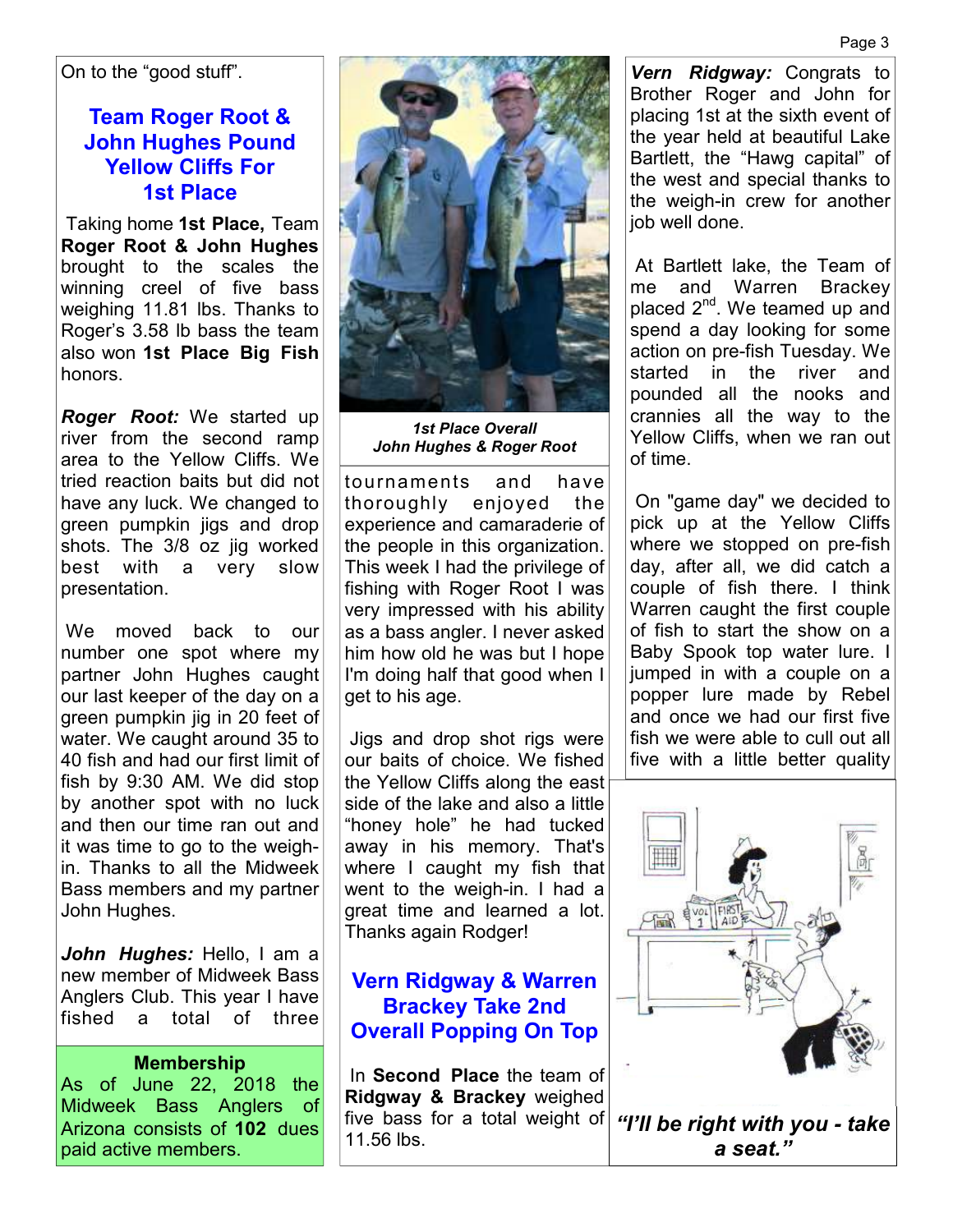

*2nd Place Warren Brackey & Vern Ridgway*

fish using top water and dragging Senko worms in approximately 6-8 feet of water.

 Warren is a great draw partner; I had previously drawn him at Alamo where we had some missed opportunities to shine at that tournament as well. This time we had a pretty good day, we just needed a "kicker fish" for bragging rights.

 The "Bartlett jig" that had all the magic in January, failed to draw a strike during this tournament; I have a dozen for

#### **Tournament Statistics**

Fifty-three men fished 6 hours each, bringing 135 bass to the scales for a total weight of 219.69 pounds with a 4.14 pound average total catch per fisherman. The average weight of each fish was 1.62 lbs. All fish but four were released back into the lake after weigh-in to fight again another day.

sale if anyone wants them. Blessings, see you all at Lake Pleasant in July.

*Warren Brackey:* Another beautiful day in paradise and another very well run tournament put on by our MBA club staff and member volunteers.

 Congratulations to Roger Root and John Hughes for their well deserved First Place finish, and to all who placed in this event. Also, major league kudos to our weigh-in team for another stellar job, and special thanks to all the member volunteers that shuttled anglers up the ramp and the fish back to the lake to fight another day.

 It was my good fortune to be paired with Vern Ridgway for the second time this year. Vern and I fished the Alamo tournament in April where Vern's exceptional pitching and flipping skills earned us 1st Place Big Fish! They say that one of the best ways to learn how to fish better is to fish with the best, so I was truly looking forward to fishing another tournament with Vern, clearly one of MBA's best competitors.

 Our schedules were very busy prior to the tournament, so we were only able to pre-fish the day before the event. We started up river and worked our way back toward the main lake. The fish were hungry, so it didn't take long to figure out what they were reacting to best. Along the way, Vern caught a 1.5 pound crappie on a swimbait, and at Yellow Cliffs he caught the biggest bass I

have ever seen at Bartlett Lake. I'll let Vern tell you the rest of that story!

 You can probably guess where we decided to start fishing on Wednesday. Being second boat out, we figured we had a good shot at picking our spot on tournament day, and that's how it turned out. We fished the Yellow Cliffs area all day. We had a pretty good limit by 8 AM fishing primarily top water poppers and walkers, plus Senkos rigged Texas and Wacky style. We mixed in a few jigs and swimbaits from time-to-time, just to change it up some. My best fish came early on a clear Spook Jr. The majority of our fish ate 6 inch, Baby Bass Senkos. We caught a lot of little fish during the day. Our only cull as I recall came around 10 AM, and probably improved our bag nearly a half pound. We had fished this same spot at least three times that morning with good results. This fish picked up Vern's Senko and he immediately set the hook. (A valuable lesson here about when to set the hook, which Vern shared with me a few times that morning; "A wise man once told him, they ain't got no hands!"). He quickly got her to the surface where she thrashed around violently, throwing the Senko over Vern's head and into the water on the other side of the boat. I mistakenly thought she had thrown the hook as well. I turned back toward Vern and to my surprise he was still fighting the fish! Fortunately, my lightning fast netting reflexes reengaged and she was in the live well shortly thereafter. All's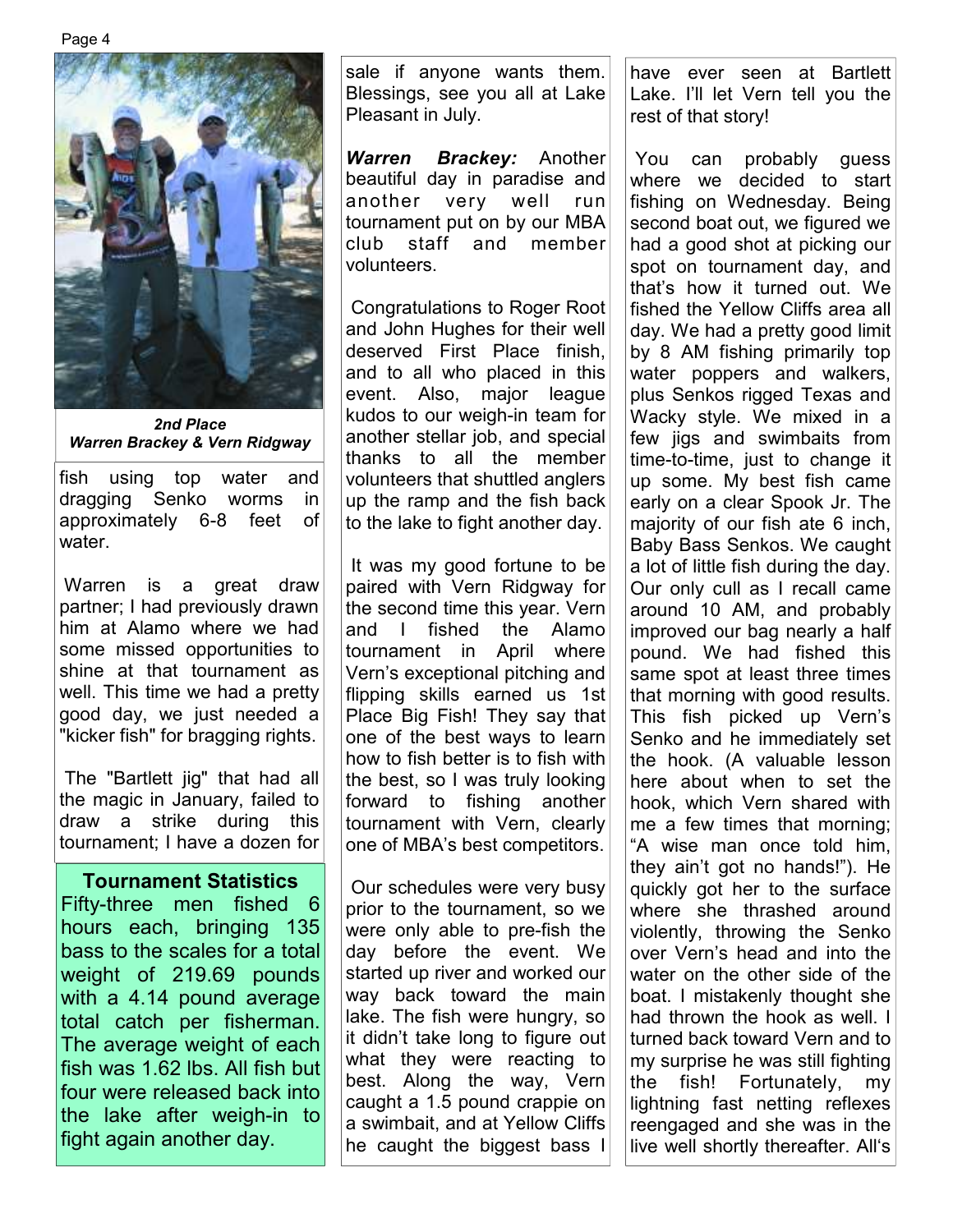well that ends up in the live well, right Vern?

 It was a fun and very competitive event. Vern is a very knowledgeable, very experienced tournament angler, and a great guy to fish with. I think I may have even learned a few things out there watching him locate and catch all those big fish. It would be a pleasure getting paired with Vern again anytime.

## **Team Gary Senft & Lou Hirlemann Mix Baits For 3rd Place Finish**

 Team **Gary Senft & Lou Hirlemann** weighed five bass for 11.46 pounds and took home **Third Place** honors.

*Gary Senft:* The day started out slow for us catching only small bass. Lou and I kept moving a lot just trying to catch larger bass. We ended up the lake past the Yellow Cliffs in the river. The trick still was to keep moving back toward the



*3rd Place Lou Hirlemann & Gary Senft*

ramp. We caught all our fish on Baby Brush Hogs watermelon candy, top water Ricos and buzz baits. Congrats to the winners. Thanks Lou for being a great non-boater - I had a lot of fun fishing with you.

*Lou Hirlemann:* It was great to see everyone again, and I was surprised how fast the line to weigh fish was moving. I fished with Gary Senft for the first time. I knew we would be around fish all day so I just wanted to do something different from Gary. He threw a few different baits throughout the day. I threw a buzzbait 90% of the day and caught all my fish on it. I had a great time making a new friend and telling and listening to fishing stories. See you all in a couple of weeks.

## **Team Hobby Nelson & Rick Brown Play Game Of Ounces To Finish 4th Overall**

 Taking home **4th Place,**  Team **Hobby Nelson & Rick Brown** weighed five fish for a total weight of 10.87 lbs. Hobby's 3.42 lb bass also took **2nd Place Big Fish** honors for the team.

*Rick Brown:* When the pairings came out I was happy to see Hobby Nelson was back fishing with us, and even better that we would be fishing together. Hobby's first cast of the morning produced our first fish on a topwater bait. Each spot we moved to seemed to produce a fish or two, but even



*4th Place Rick Brown & Hobby Nelson* 

without a limit most of them were so small we didn't even put them in the live well. After weeding through lots of small fish, Hobby caught our big fish 3.42 lbs on a crankbait. As we continued down the bank throwing crankbaits, Hobby mentioned that there were some fish under the boat. I picked up the trusty Carolina Rig, dragged it through the fish, and caught another nice one around 2.75 lbs. Like everyone else we continued catching little bass and only upgrading by ounces. I had a great time fishing with Hobby; hope to do it again sometime soon.

## **Fred Krumsiek & Lawrence Dwonch Cull Bunches And Finish 5th**

A five fish limit weighing 10.56 lbs was enough to earn **Fred Krumsiek & Lawrence Dwonch** the **5th Place** money.

*Fred Krumsiek:* Hats off to Roger & John for their winning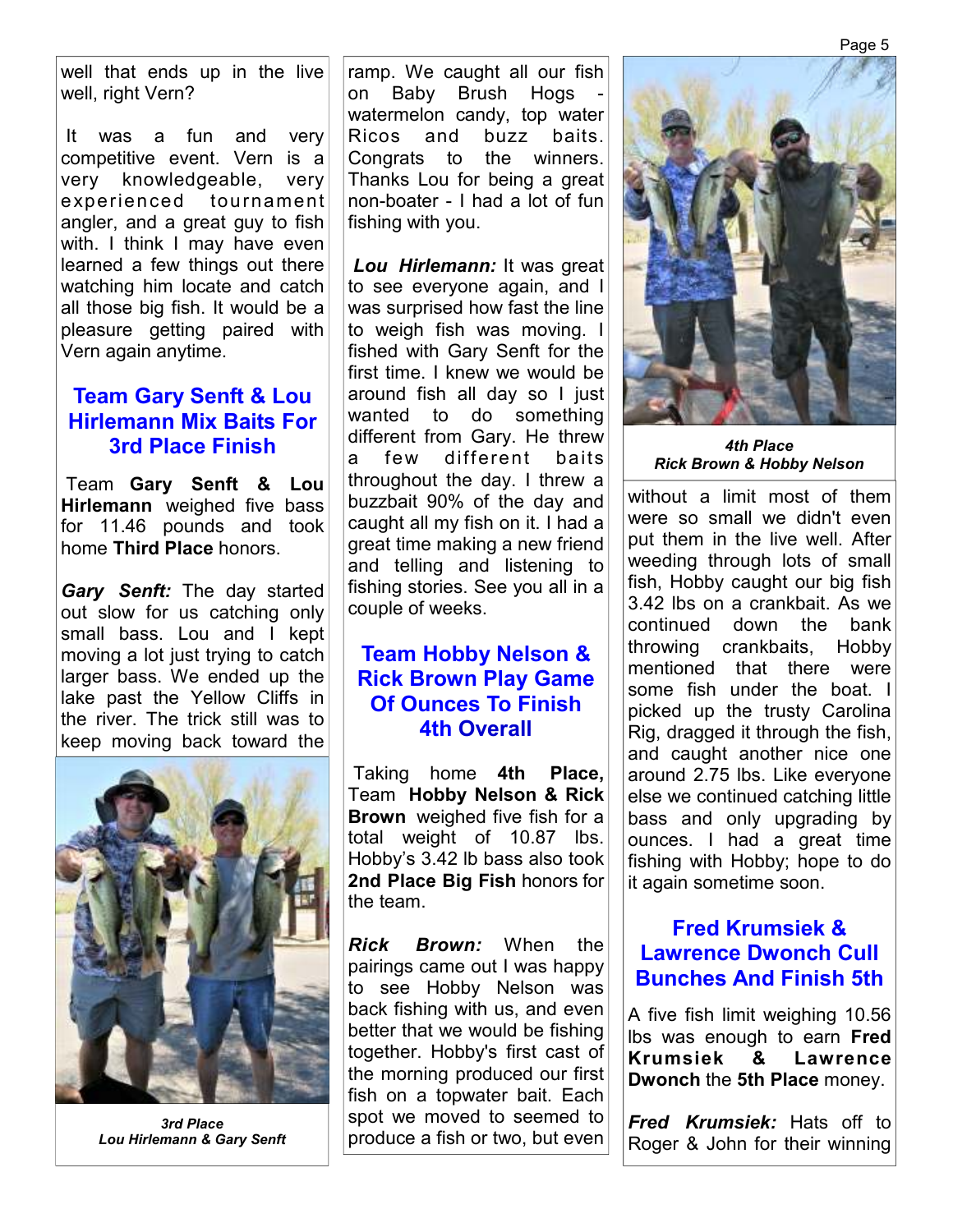Page 6



*5th Place Lawrence Dwonch & Fred Krumsiek* 

catch. Lawrence Dwonch and I had a good day on the water. We caught a lot of fish, some barely big enough to get their mouth over the hook. We started just south of the Yellow Cliffs. Lawrence caught a good fish on a jerk bait and that turned-out to be our only decent bass in about 3 hours. We moved further south and Lawrence caught our biggest fish (2.59 lbs) on a black and blue jig, and I caught a good fish on a drop shot rig using a custom worm in oxblood and red flack color with a blue line on the side. We caught our last 2 pounder on a drop shot across from the launch ramp; in some rocks on the east shore. Lawrence is a very experienced angler. He caught a lot of fish using four or five different techniques.

*Lawrence Dwonch:* We didn't pre-fish. Fred made a prefishing trip a couple of weeks before the tournament and caught a 4.6 pounder in one

location. He had his mind set on this area for starters. We were Boat 16 out and we hit his spot. Right away we started catching little rat bass. Small even for Bartlett. I mean tiny fish which is rare in my experience there. We had shad and fish busting everywhere. To bad they were all small fish grouped up.

 After boating over two limits Fred finally gave up on landing that 4.6 pounder again. He was using a Senko and a drop shot; I was throwing a jig and crank and chatter bait. We finally made a move to one of my hot spots by the Yellow Cliffs. Shortly after, I found a good jerkbait bite and finally got out of the dink bag. We then moved to a rocky point on the main lake and I caught our big fish on a jig. Shortly after that Fred boated another cull with a drop shot, then the bite died down. Struggling in the heat we decided to look for more rocky points. Fifteen minutes before the end of tournament I said "Cast right there" and he ended up culling another dink with a drop shot. We needed one more good cull to possibly win it and ran out of time.

## **Top Water Lures Early Earn Team Neil Burns & Craig Coy Craig's First Club Tournament 6th Place Win**

 Bringing five fish to the scales weighing 10.12 lbs was enough to earn **Neil Burns & Craig Coy** the **6th Place**  honors

*Neil Burns:* I had the pleasure of fishing with newcomer Craig Coy; hope I didn't discourage him too badly. We started our day at the Yellow Cliffs area and most of our better fish came on top-water early in the day. After the morning bite, we threw jigs and drop-shots, caught lots of small fish, but struggled to upgrade to a more respectable size. Congrats to all the money winners and thanks for another well run tournament.

*Craig Coy:* I want to thank everyone at MBA, and especially Neil Burns who drew this rookie. This was the first tourney I've ever been in, and leaving the ramp pushed by a 200hp motor (my rig has a 3.5hp motor) I knew this was going to be a fun day.

 We started the day with Neil using a top water lure and I tried a spinner that had worked for me earlier in the week. Neil got a couple of nice ones and I got a couple that went right



*6th Place Craig Coy & Neil Burns*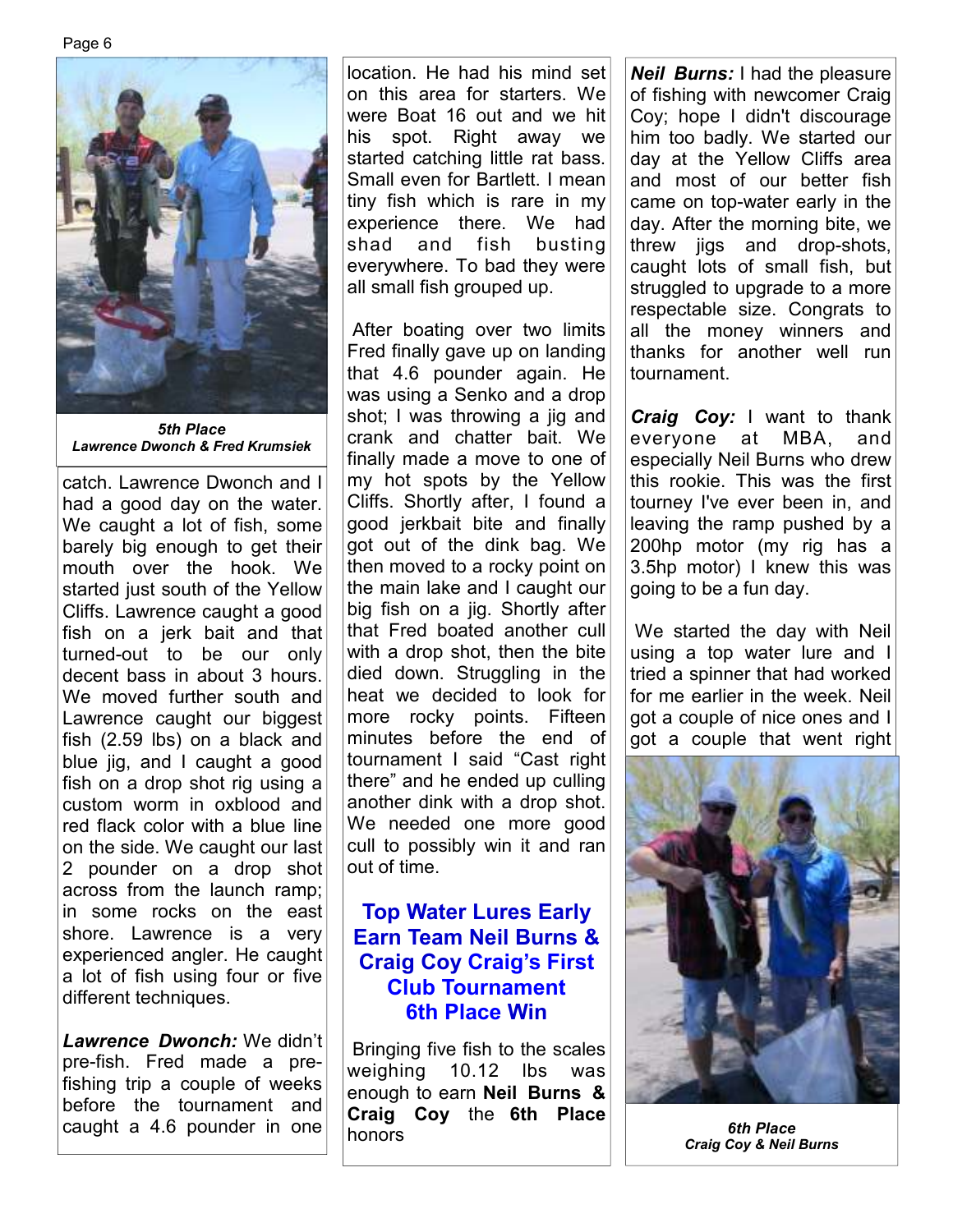back in the lake. I will definitely be working on my top water skills. A little later Neil picked a spot and suggested I use my drop shot rod. I informed Neil that I had never done very well with drop shots, but with a couple of tips and a Morning Dawn Madness 6" worm I had a couple of bass in the boat. We came back to that spot later and I used a Cabela's 3" Grub Bluegill for a couple more fish. I think that one of those might have made our final five in the livewell. Also, on this day I had the top 18 inches of one rod snap off and I managed to crank a piece of stray line into another reel putting it out of action for the day. Thanks again to everyone for such an enjovable experience. Looking forward to the next one.

## **Team David Brakefield & Phil Brewer Fish Jigs For Better Bass And 7th Place Finish**

 In **Seventh Place** the team of **David Brakefield & Phil Brewer**  finished with 9.73 lbs for their five bass.

*Phil Brewer:* David Brakefield and I started on a round rock bank, close to deep water, in the Yellow Cliffs area. We had a limit in about thirty minutes on spinner baits and shad colored cranks. After about an hour we moved further up the lake and worked a flat with spinner baits, crank baits, and jigs. The jig bite produced the better fish using a half once football head with a Yamamoto hula grub in smoke glitter color. Between the two of us, we probably caught over



*7th Place David Brakefield & Phil Brewer* 

thirty fish. It was a fun day just could not find a kicker.

## **Team Jeff Mason & Howard Thomas Win Goon Fish Prize**

*Jeff Mason:* Wowser, imagine my disappointment fighting that fish to the boat thinking Howard Thomas and I had our kicker bass!

My thanks to Howard for netting the fish, taking the lure



*Goon Fish Pot Howard Thomas & Jeff Mason* 

out, putting it in the live well, then taking it out of the live well. I didn't want anything to do with that slimy creature. Howard said he might be worth \$100, so it worked out. I hooked that catfish on a square bill crank bait in dirty water up the river.



#### **Weighing-In By Gary Martlage Tournament Director**

Another one in the record books! Bartlett fished well, and it seemed everyone had a good time. The weather cooperated, as it was ONLY 100 degrees at weigh-in time! Hey, it's a dry heat, right?

 Again, I have to commend the weigh staff for another excellent weigh-in. Greg Prather said he doesn't have machines in his shop that run as smooth as our weigh-ins. Thank you to all volunteers who helped, including the drivers helping transport fish back to the ramp to be caught for another day. Everyone took care of their catch, as we had only 4 dead fish presented at the scales. Bartlett is a good fishery, except for the size of the fish. I guess catching fish all day beats fishing for five bites during a tournament. Competition was very close, even though the fish were small. At least we have a close fishery for our shortened summertime tournaments.

 And now, a negative item about our derby. I was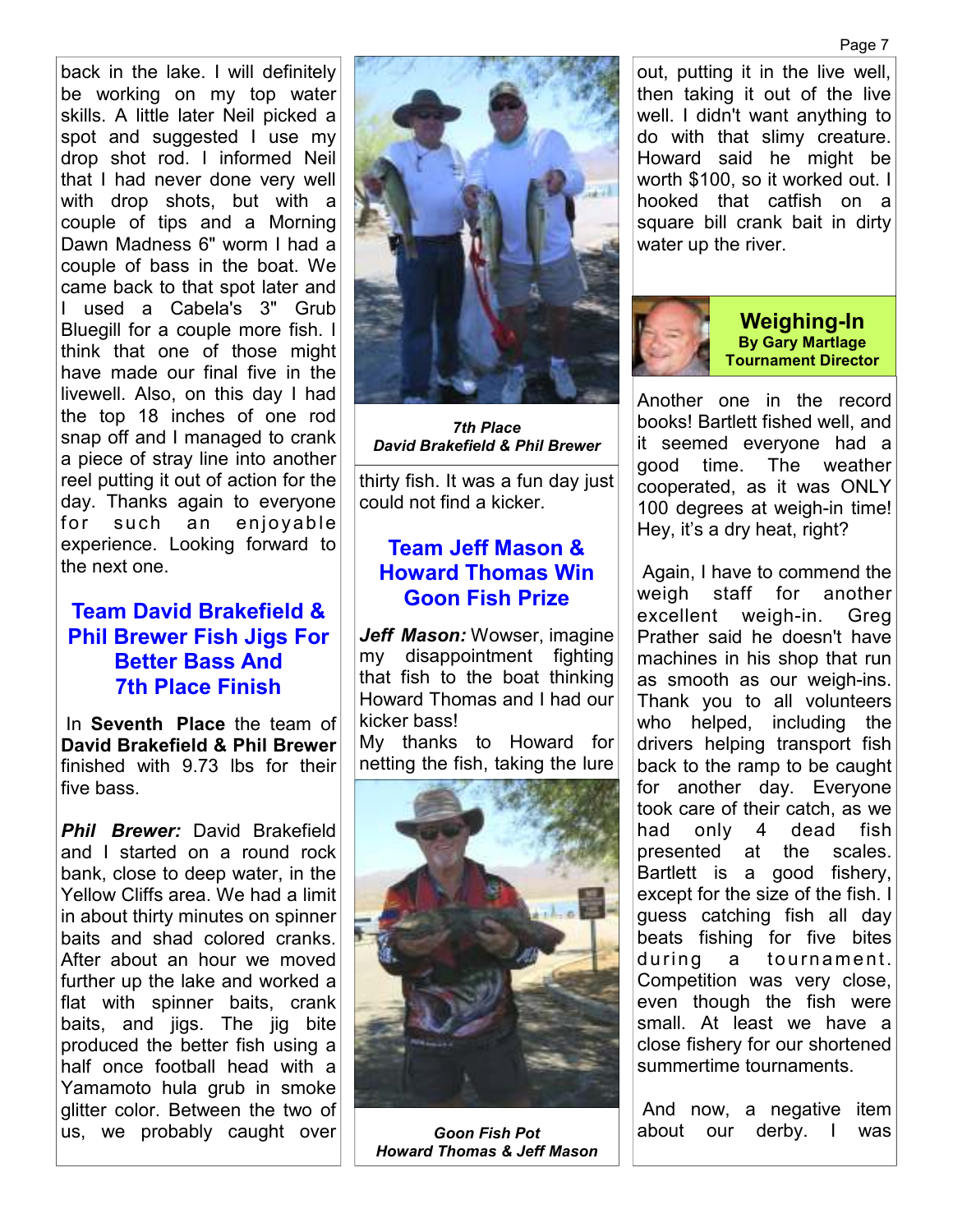#### Page 8

approached by a contestant, commenting he saw not one, but three boats with the outboard motor running, NOT HAVING LIFE VESTS ON! Guys, this is a safety issue. You MUST have your life jackets on anytime the outboard is running. Automatic disqualification from the tournament and possible expulsion from the club would be in order. No protest was filed, but I personally would do it, as our rules are put in place for obvious reasons, including the safety of all members. I hope not to hear this comment EVER again!

 Next month, we will be visiting **Lake Pleasant**, another metro



# Photo Scrapbook - Lake Bartlett- June 20, 2018

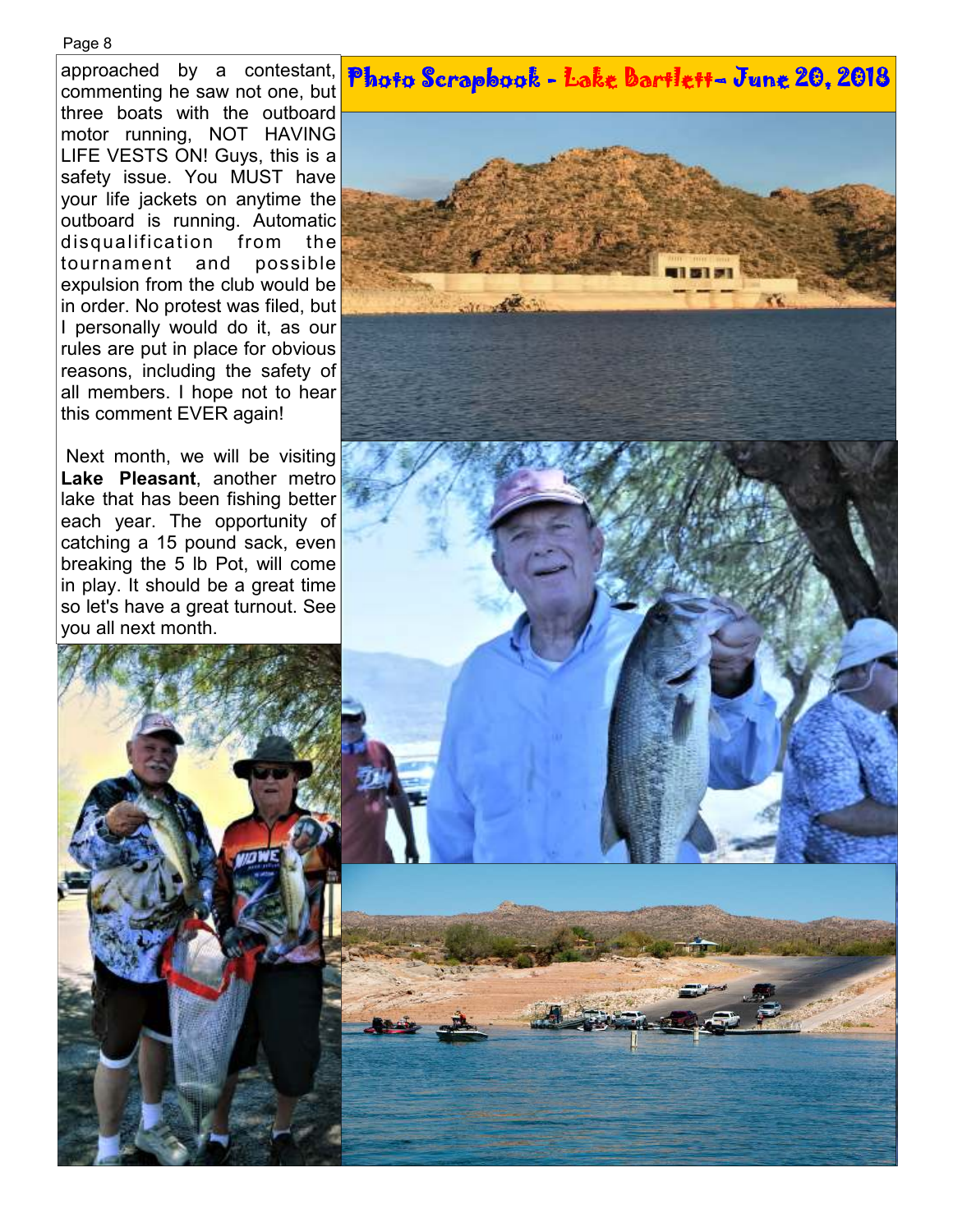# Photo Scrapbook - Lake Bartlett- June 20, 2018